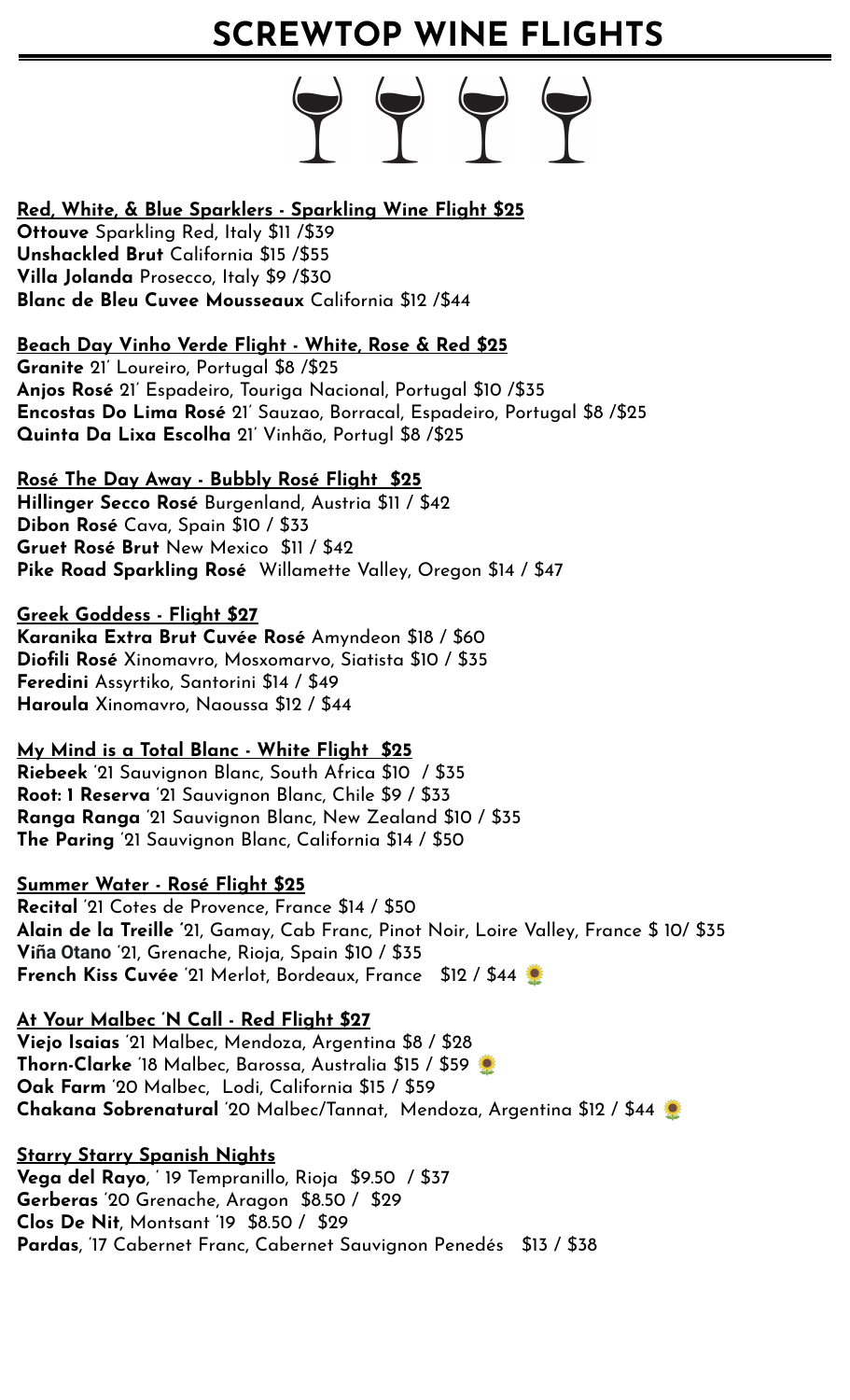## SCREWTOP **WINE LIST** WINE BAR

**Strawberry Frozé Orange-Pineapple Julius Peach Buzz Blue Hawaiian**

Red White & Blue Swirl

**Try a flight of all 4** 

**flavors!** 



**a** prosecco topper for \$3 **a** *a community sparkle!* add a prosecco topper for \$3

## **SPARKLING WINES**

**Château de Valmer** Loire Valley, France \$12/ \$45 **Pike Road Sparkling Rosé** Willamette Valley, Oregon \$14 / \$47 **Gruet Rosé Brut** New Mexico \$11 / \$42 **Hillinger Secco Rosé** Burgenland, Austria \$11 / \$42 **Dibon Rosé** Cava, Spain \$10 / \$33 **Karanika Extra Brut Cuvée Rosé** Amyndeon \$18 / \$60 **Ottouve** Sparkling Red, Italy \$11 /\$39 **Unshackled Brut** California \$15 /\$55 **Villa Jolanda** Prosecco, Italy \$9 /\$30 **Blanc de Bleu Cuvee Mousseaux** California \$12 /\$44

## CHAMPAGNE

**Henriot Champagne** Champagne France \$99 **Roland Champion Brut Rose** '20 Champagne France \$69 **A.R. Lenoble** Brut Champagne (Half Bottle) \$33btl **Billecart Brut** Champagne, France \$75 Btl **Ace of Spades** - Owned by Jay-Z! \$399 Btl

Mango

Tango

Sangria **\$10 GLASS \$32 CARAFE**

## **WHITE WINES**

**Zippy & Vibrant Feredini** Assyrtiko, Santorini \$14 / \$49 **Granite** 21' Loureiro, Portugal \$8 /\$25

### **Savvy Sauvignon Blanc**

**Riebeek** '21 Sauvignon Blanc, South Africa \$10 / \$35 **Root: 1 Reserva** '21 Sauvignon Blanc, Chile \$9 / \$33 **Ranga Ranga** '21 Sauvignon Blanc, New Zealand \$10 / \$35 **The Paring** '21 Sauvignon Blanc, California \$14 / \$50

**Chardonnay Your Way Badger Mountain Chardonnay** Columbia Valley, WA \$12 / \$40 **Clos Pegase Chardonnay** '20 Carneros, California \$45 **Poseidon Chardonnay** '19 Napa Valley, California \$49

## **SPRING ROSÉS IN BLOOM**

*Love Rosé,? ask about our year round Rosé Wine Club. 2 Bottles & Cheese Pairing only \$49.99 each month* 

**Alain de la Treille '**21, Gamay, Cab Franc, Pinot Noir, Loire Valley, France \$ 10/ \$35 **Diofili Rosé** Xinomavro, Mosxomarvo, Siatista \$10 / \$35 **French Kiss Cuvée** '21 Merlot, Bordeaux, France \$12 / \$44 **Anjos Vinho Verde** '21, Vinho Verde \$10 / \$35 **Viña Otano** '21, Grenache, Rioja, Spain \$10 / \$35 **Recital** '21 Cotes de Provence, France \$14 / \$50 **Encostas Do Lima Rosé** 21' Sauzao, Borracal, Espadeiro, Portugal \$8 /\$25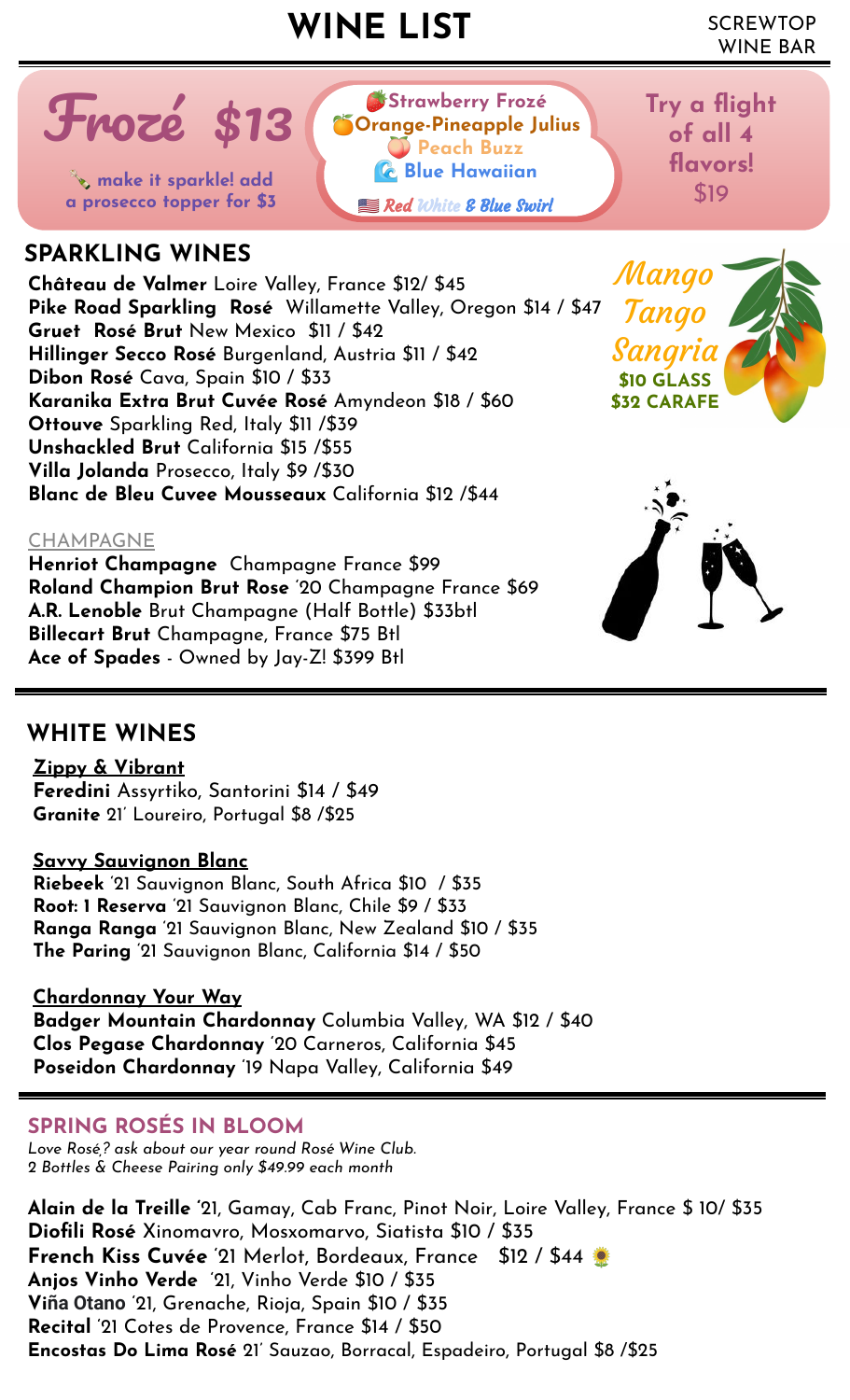## **WINE LIST - RED WINES** SCREWTOP

## **LOVE PINOT? TRY GAMAY**

**Domaine Les Fines Graves** '20 Gamay, Moulin a Vent, France \$13 / \$45

## **PINOT NOIR**

**Four Graces** '19 Pinot Noir, Willamette Valley, Oregon \$15 / \$49

## **BLENDS**

**Hillinger Hill 1 Red Blend** Merlot, Blaufränkisch, Zweigelt \$15.00 **Haroula** Xinomavro, Naoussa \$12 / \$44 **Going for Broke Paydirt** Napa, California \$16 / \$60

## **NOT SO "PETITE" SIRAH**

**Grace Town Petite Sirah**, Lodi, California \$9 / \$30

## **GRENACHE WITH PANACHE**

**Herman Story "On The Road" Grenache** 20 Grenache, California \$85 BTL

## **CAB RIDE**

**Bonanza** '18 Cabernet Sauvignon, California \$13 / \$47 **Keermont Pandok Rug Cabernet Franc '**16, Stellenbosch, South Africa \$73

## **SHOULD I STAY OR SHOULD I MERLOT?**

**Terra Unica** '14 Merlot/Tempranillo, Valencia, Spain - \$11 / \$39

## **AT YOUR MALBEC 'N CALL**

**Viejo Isaias** '21 Malbec, Mendoza, Argentina \$8 / \$28 **Thorn-Clarke** '18 Malbec, Barossa, Australia \$15 / \$59 **Oak Farm** '20 Malbec, Lodi, California \$15 / \$59 **Chakana Sobrenatural** '20 Malbec/Tannat, Mendoza, Argentina \$12 / \$44

## **ITALIAN STALLIONS**

**Vietti** '20 Dolcetto D'Alba, Trevigne \$15/ \$55

## **SASSY SPANISH SENORITAS**

**Vega del Rayo**, ' 19 Tempranillo, Rioja \$9.50 / \$37 **Tamaral** '18 Tempranillo, Spain - \$11 / \$39 **Gerberas** '20 Grenache, Navarra \$8.50 / \$29 **Clos De Nit**, Montsant '19 \$8.50 / \$29 **Pardas**, '17 Cabernet Franc, Cabernet Sauvignon Penedés \$13 / \$38

## **SWEET SIPPIN' - DRINK YOUR DESSERT WINES**

**Lodali Moscato 375ml** btl \$17 **Warre's Warrior Port** \$12 (3oz) **Cossart Gordon Malmsey Madeira** \$12 (3oz)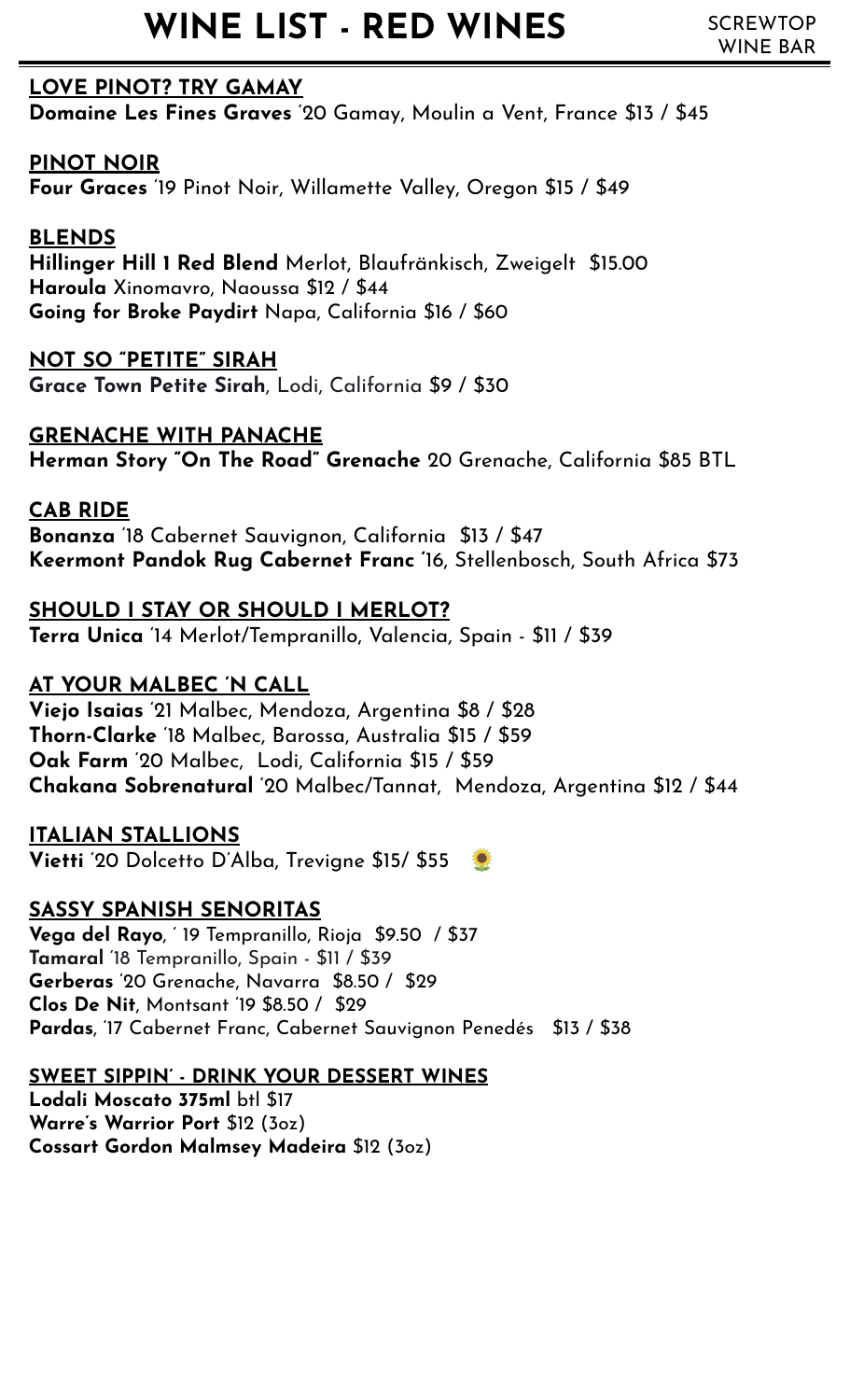## **CIDERS, SPRITZ & HARD SELTZERS**

**Southampton Vodka Lemonade,** GF, Sugar Free \$9 **Bubble Butt Rosé Seltzer,** 2.5g sugar \$9 **High Noon ''Cherry'' Seltzer,** GF, No added Sugar \$7 **High Noon ''Lime'' Seltzer,** GF, No added Sugar \$7



## **Troddenvale Special Edition No. 06 Sparkling Apple Wine Made in Virginia**

*50% Vidal Blanc, 41% Pomme Gris apple, 9% Damson Plum*

This wine is part of a new series of ciders that will not be replicated in the future but rather offer a fleeting snapshot of converging, creative energy in the cellar. The label artwork is derived from the ever inspiring book The Valley Road by Fay Ingalls, a look back into the golden years of Virginia Hot Springs. Each chapter's artwork, drawn by Margaret Lowengrund, depicts a landscape or scene from varying places within the Warm Springs Valley. **\$14GL / \$39 BTL**

## **BEER ME**

## **DRAFT BEERS:**

**21st Amendment Blood Orange IPA (7% ABV) \$9**

**Mustang Sally Potomac Pils (5.1% ABV) \$8**

**Summer Solstice Ale (5% ABV) \$8**

## **BOTTLES & CANS:**

- **• Beale's Raspberry Tea Blonde Ale (5% ABV)** \$8
- **• Bell's Cherry Stout (7% ABV)** \$9
- **• [Sloop Coco Baked Coconut Milk Stout](https://screwtopwinebar.revelup.com/menu/products/30585/detail/?expand_inventory=true) (6.5%)** \$10
- **• Anderson Valley Barney Flats Oatmeal Stout** (5.8%) \$7
- **• Great Lakes TropiCoastal IPA (6% ABV)** \$7
- **• Great Lakes Monster Imperial IPA (9.5%)** \$10 (16oz)
- **Jack's Hard Cider Fireside (5% ABV)** \$6
- • **21A Fireside Chat Spiced Ale (7.9% ABV)** \$6

## *SHAKEN NOT SLURRED INTRODUCING: CURIOUS ELIXIRS NON ALCOHOLIC HIGHLY REFINED COCKTAILS*

## **Curious No. 1 \$9.00**

Curious Elixir No. 1 is our booze-free ode to our favorite classic stirred cocktail, the Negroni. This non-alcoholic cocktail uses our unique superfood and adaptogen blend to help you unwind, including gentian and rhodiola. Best served on a large cube in a rocks glass, garnished with an orange slice or twist.

## **Curious No. 2 \$9.00**

Curious Elixir No. 2 is the spicy lovechild of the pineapple margarita and the Dark & Stormy, 100% booze-free. While citrus, ancho chile, jalapeño, and ginger wake up your taste buds, the ancient Mayan herb damiana will help you unwind. Enjoy on the rocks with a lime wedge and optional sea salt rim..

## **Curious No. 4 \$9.00**

Booze-free Blood Orange Spritz: this Italian classic gets a lift with American ginseng, the delicate fizz of non-alcoholic prosecco, plus tulsi and turmeric to help you unwind. Served over ice with a slice of blood orange and sprig of rosemary.

## **Curious No. 5 \$9.00**

Smoked cherry chocolate old fashioned infused with elderberry and ginger for immunity and shatavari to restore balance.

### **Curious No. 7 \$9.00**

Booze-free champagne cocktail riff on the French 77. Infused with elderflower, juniper, lavender, jasmine green tea, California Chardonnay grapes, and zero alcohol, Curious No. 7 was made for special moments or as an uplifting self-care ritual.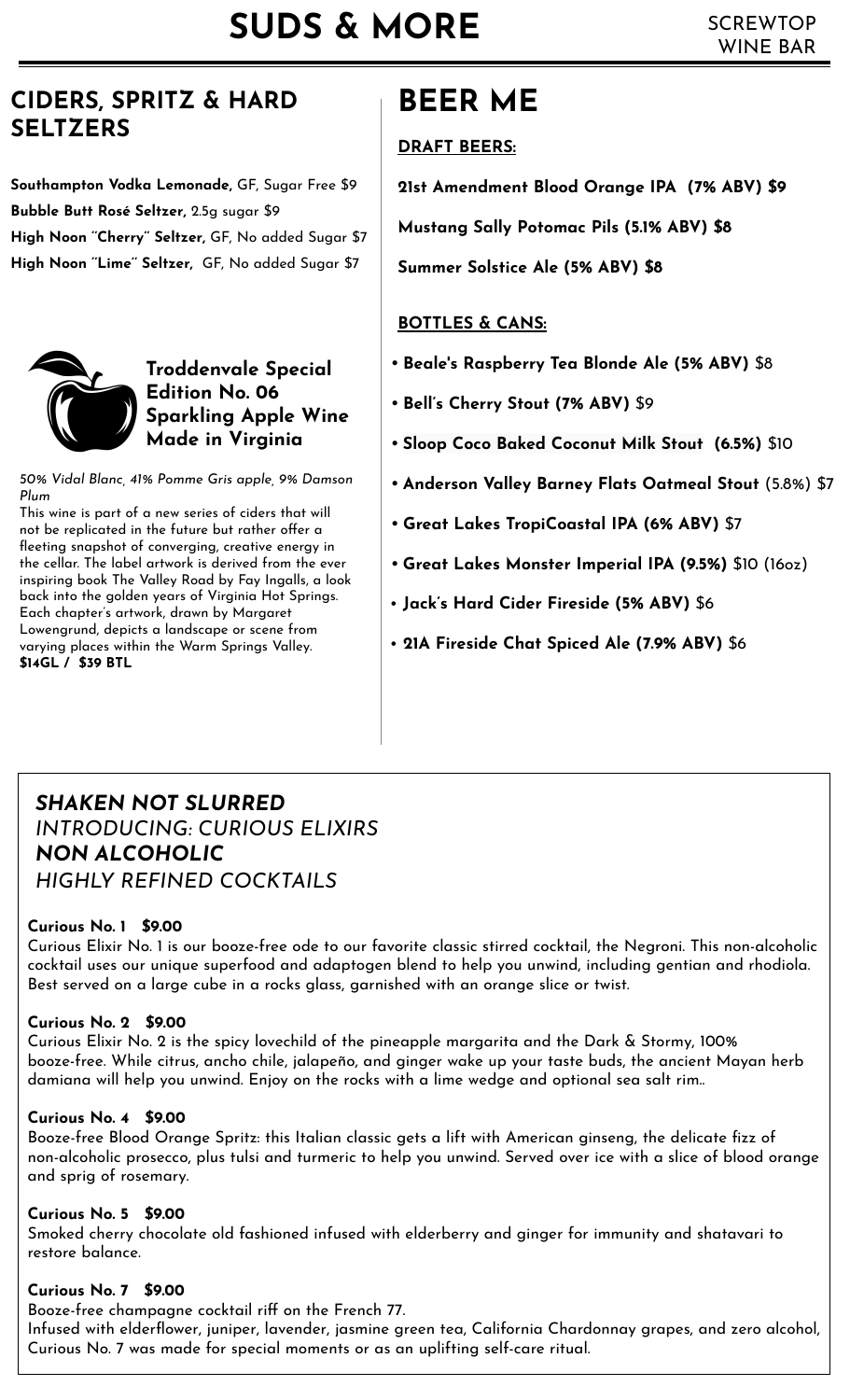# NIBBLES & NOSHES

## APPETIZERS / SMALL PLATES

#### **Fiesta Nachos \$20 Grande / \$16 Small**

(Veggie, Pork, or Chicken) Tortilla chips, queso, melted cheddar and Monterey Jack, black bean and corn salsa, guacamole. With salsa and sour cream on the side.

*Add Chopped Bacon \$1.50*

#### **New! Nachos de Camarón \$19 Small**

Topped with shrimp, guacamole, mango pico de gallo, and pickled onions.

#### **"Let's Go Buffalo!" Sliders \$13**

Two 'lil bison meatloaf sliders piled high with cheddar, balsamic onion chutney, and chipotle aioli.

#### **South Hampton Shrimp Rolls \$15**

These little guys are packed with BIG Flavor! Served on mini potato rolls. Ingredients: Shrimp, Celery, Lemon, Dill, Tarragon, Red Bell Pepper, Red Onion, Apple Cider Vinegar, Mayonnaise. Garlic Salt, Northwestern Seafood Seasoning Two per order.

*\*also available as romaine lettuce wrap*

## **Saganaki Shrimp \$15**

Shrimp, Feta, Garlic, Olive Oil, Diced Tomatoes & Greek Spices served hot from the oven with warm garlic bread for dipping.

#### **Baked Goat Cheese \$15**

Warm chèvre, rolled in Herbes de Provence, served with toasted baguette and plum chutney *Enough for 4 friends to share!*

### **I** ❤ **Grilled Cheese Sliders \$13**

4 sliders served with tomato coulis for dipping

#### **Empanadas \$9.50**

Two empanadas filled with chicken, Monterey jack cheese, chipotle sauce. Served with salsa and cilantro crema.

#### **Tuscan Chicken Flatbread \$15**

Chicken, basil pesto, sun dried tomato pesto, garlic olive oil, shallots, capers, bacon, Gruyère,n on pita bread topped with fresh basil.

## **WINE CLUB MEMBERS SAVE 5% ON ALL BAR CHECKS**

Ask your server about our monthly wine & cheese club! Memberships start at \$49.99 per month and you can cancel at anytime!

## GLUTEN FREE & \*LOW CARB APPS

#### **Truffle Popcorn Basket \$8.50** Light yet seductive with no oil & truffle salt. **GF**

\*yes you can make this at home – we sell the truffle salt in our shop!

#### **Saganaki Shrimp \$15**

Shrimp, Feta, Garlic, Olive Oil, Diced Tomatoes & Greek Spices served hot from the oven with optional warm garlic bread for dipping.

\***GF** *if you don't have the bread*

#### **A Perfect Date Night \$13**

Medjool dates stuffed with Danish blue cheese, wrapped in bacon, with a balsamic glaze **GF**

#### **Tres "Med" A Trio of Mediterranean Bar Snacks \$9**

Castelvetrano Olives, Sicily Marcona Almonds, Spain Quicos "Giant" Corn Nuts, Spain *4oz. of each* **GF**

**Pot Belly Pig Lettuce Wraps \$12** Pulled pork, house-pickled veggies, cilantro, and crushed pistachios wrapped in crisp lettuce and served with a spiced peanut sauce--two per order *\*pulled pork not gluten free*



**Dos (Two) Tacos \$11**  on a corn tortilla

**Choice of:** Chicken, Pulled Pork, Butternut Squash, or Mahi Mahi (+\$2)

#### **CHEESEMONGER PLATE \$25**

**Prairie Breeze Rosemary Manchego Rembrandt Gouda Danish Blue Red Dragon Coconut Gouda Champignon Brie Chorizo Fig Spread Baguette, crackers, & dried fruit** *Gluten Free Crackers Available Upon Request*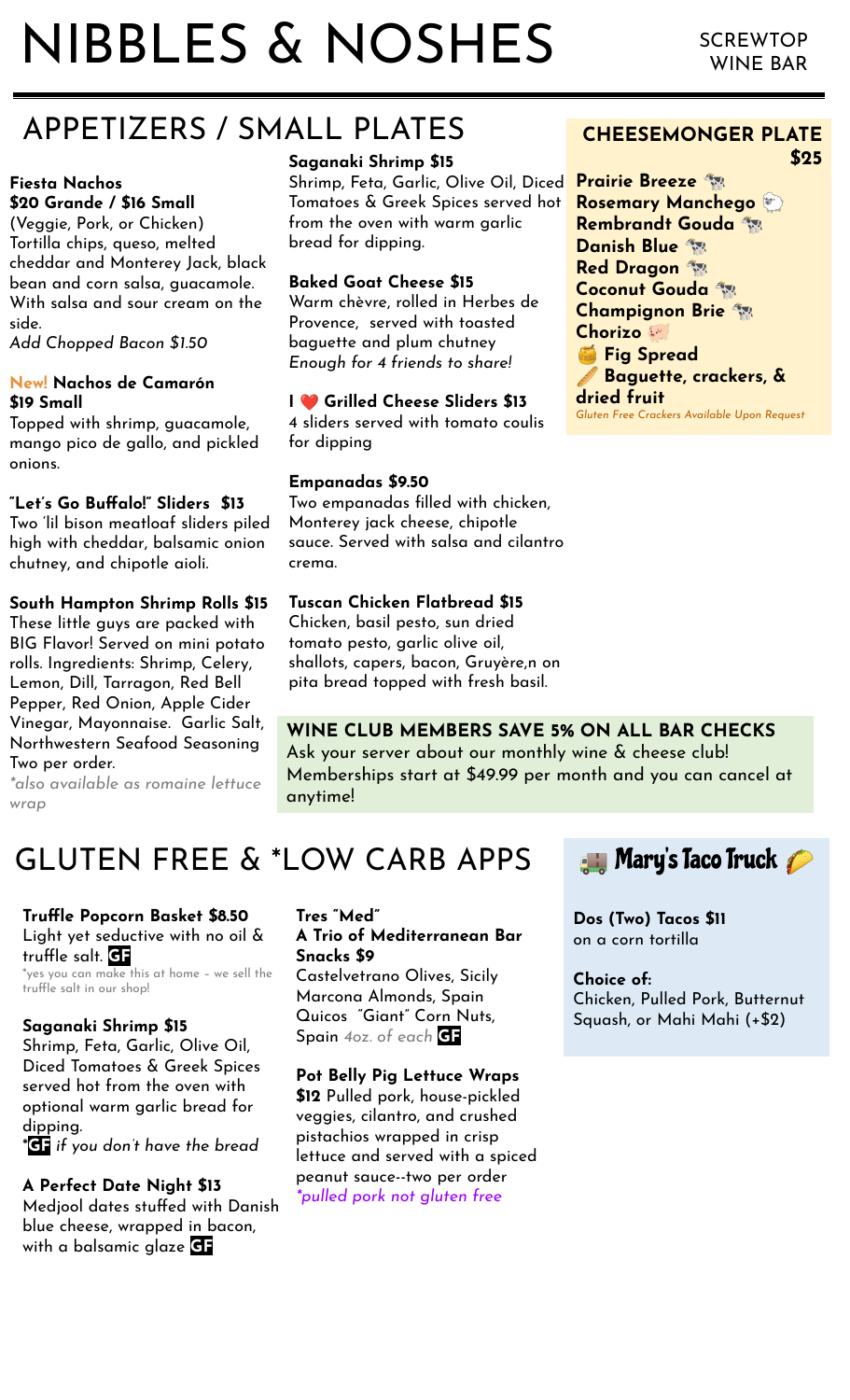## SOUPS & SALADS

## **SOUP'S ON! \$7.50 PER CUP** Tomato Bisque or Soup of the Day

## **Strawberry Fields Salad**

Arugula, fresh basil, goat cheese, strawberry, pistachio, and shallots with a side of balsamic dressing. **\$13.50**

## **Butternut Squash Salad \$13.50**

Mixed greens topped with roasted butternut squash, dried cranberries, shallots, goat cheese, bacon crumbles, and toasted pecans served with Champagne vinaigrette on the side.

## **Side Salad \$6.00**

Mixed greens, shallots, cherry tomato, feta, and toasted sunflower seeds.

#### **Detox Salad**

Mixed greens, chickpeas, red onion, chopped avocado, feta, and toasted sunflower seeds, tossed in a lemon honey vinaigrette. **\$13.50**

#### **Burrata Salad**

Decadent burrata, warm roasted cherry tomatoes, shallots, basil, croutons, and pine nuts on a bed of mixed greens with a side of balsamic dressing. **\$13.50**

#### **Add a protein to your salad**  Chicken or Pork \$7.00

Salmon, Shrimp, or Mahi Mahi \$10.00

#### *DRESSING OPTIONS*

*Champagne Vinaigrette, Balsamic Vinaigrette, Apple Cider Vinaigrette, Lemon Honey Vinaigrette, Cilantro Lime Vinaigrette, or simply dressed with lemon juice and olive oil*

#### **Watermelon Salad**

Watermelon, Arugula, Feta, Mint, Shallots, Sunflower Seeds, Cucumber, Fresh Jalapeno Slices served with a side of Cilantro Lime Vinaigrette **\$13.50**

## SANDWICHES & ENTREES

#### *Entrees served with soup, side salad, kettle chips*

*Side salad dressing choices include Champagne Vinaigrette, Balsamic Vinaigrette, Apple Cider Honey Vinaigrette, Lemon Honey Vinaigrette, or simply dressed with lemon juice and olive oil*

### **Grilled Cheese &**

**Tomato Soup \$14** Secret blend of five cheeses pressed between sourdough. *Add Bacon \$3.00 Add Jalapenos \$.75*

#### **Maple Bacon Bourbon Chicken \$14.50**

Roasted chicken, homemade maple-bacon jam, melted provolone, mayo and arugula pressed on delicious focaccia.

#### **Hot Cuban Sandwich \$15.00**

Smoked ham, braised pork shoulder, Provolone, Dijon mustard and pickles, pressed on a French roll.

#### **Smokey BLAT \$13.50**

Bacon, crisp romaine, avocado, juicy tomatoes and chipotle mayo on sourdough.

#### **Swiss Turkey Melt \$14.00**

Roasted turkey, Swiss, bacon, tomato, chipotle aioli on ciabatta.

#### **Cranberry Chicken Salad Sandwich / or Wrap \$12.50**

Cranberries, pecans, celery, mayo - choice of whole grain bread, flour tortilla wrap, or bed of lettuce

#### **Toked Goat Sandwich \$13.50**

Roasted chicken, herbed goat cheese, green basil pesto, balsamic onion chutney, and arugula on sourdough.

#### **Rachel Sandwich \$14**

Similar to a Ruben but with turkey and gruyere on rye bread with house-made horseradish mayo, sauerkraut, and thousand island dressing.

#### **Burrata & Roasted Vegetable Sandwich \$14**

Roasted zucchini, portabellas, and onions layered with creamy burrata, arugula, and tarragon lemon basil pesto on toasted ciabatta. \*pesto contains pine nuts

#### **Salmon BLT \$19.00**

Oven roasted Salmon, lemon Sriracha aioli, crisp lettuce, red onion, tomato and bacon on toasted ciabatta. Add avocado \$4.00

#### **Fiesta Wrap \$12.50**

Monterey jack, black bean & corn salsa, romaine, guacamole, side of salsa. Choice of chicken or pulled pork.

#### **Mahi Mahi Mango Tango Bowl \$19.00**

Mahi Mahi, mango, black bean corn salsa, fresh slaw, avocado on top of cilantro coconut rice. **GF**

#### **Parmesan Herb Crusted Salmon \$19.00**

Salmon topped with Parmesan, panko breadcrumbs, and fresh parsley, served atop a bed of cauliflower mash.

#### **Truffle Mac 'n Cheese \$10.00**

Parmesan Mornay sauce, black truffle oil.

#### **Chicken Verde Enchiladas \$14**

Three corn enchiladas made with chicken, tomatillo, onion, garlic, jalapeno, and Monterey jack cheese. Topped with cilantro and sour cream.

#### **Buffaloaf \$15.00**

Ground bison, bacon, sun dried tomatoes, chipotle aioli, and melted cheddar cheese on ciabatta.